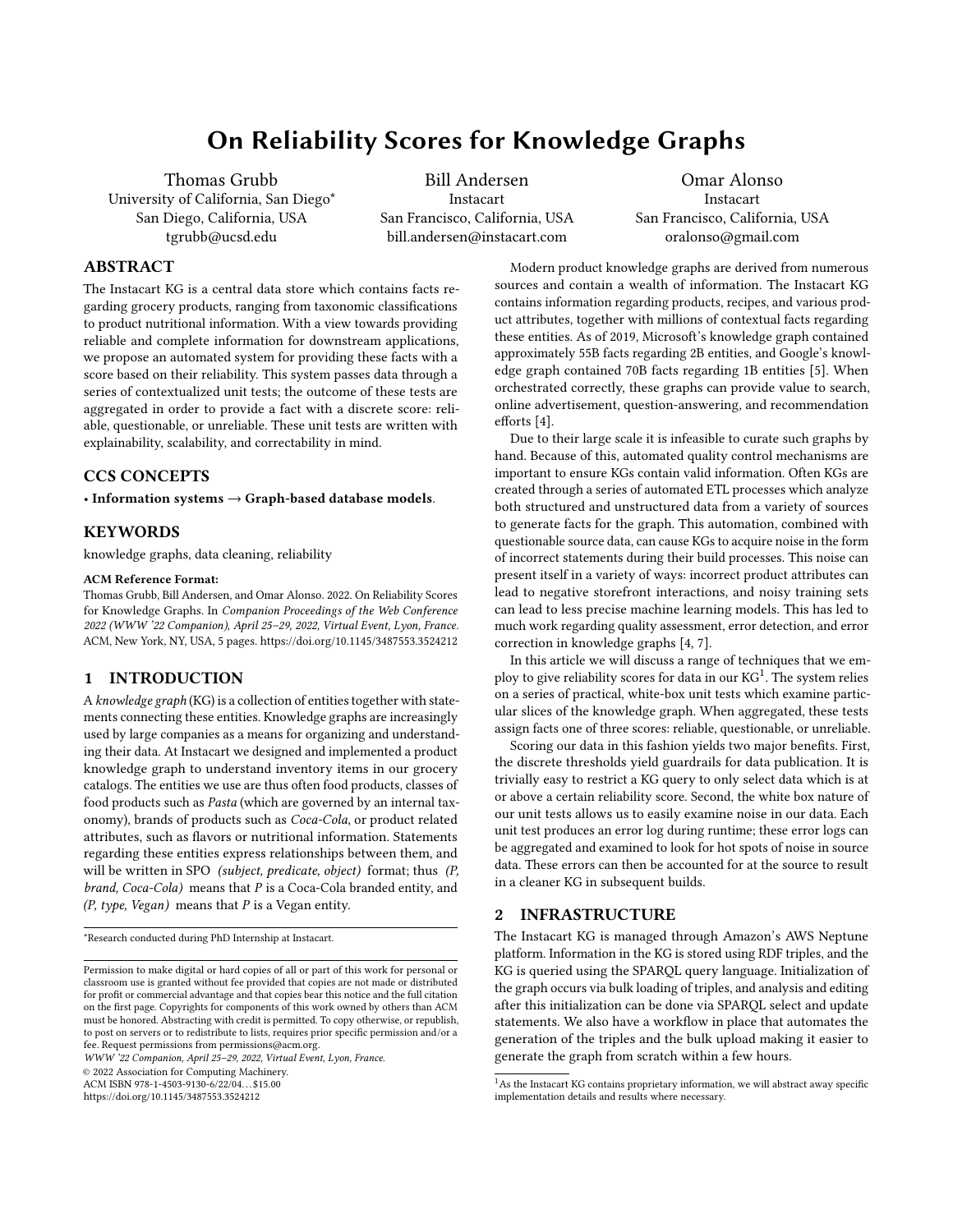The KG is continually rebuilt from an ever growing set of seed data which comes from a variety of (ever growing) sources. This build process standardizes, centralizes, and enriches this seed data to create a staging KG. The standardization and contextualization that occurs during the build process allows for more uniform treatment of data; for example, strings representing product sizes are transferred to a numeric literal together with a recognized unit of measure from then Quantities, Units, Dimensions, and Types (QUDT) ontology. As a result of this, reliability assessment occurs after the staging KG has been built.

Once the staging KG has been built the scoring can occur. Our reliability system currently tests one slice of the KG, such as our knowledge of product nutritional information, at a time. To test these slices we first query the relevant data using SPARQL to obtain a local, tabular form of the information (in practice, each class of test comes with its own SPARQL query which prepares the relevant data for that test). The queried data is then run against a library of unit tests. These unit tests are coded as Python Classes. Each test comes with both an evaluation step, which tests the data, and a logging step, which logs the result.



Figure 1: A high level overview of the KG scoring process

After these tests have been run each piece of data is tagged with a list of tests that failed. Aggregating this information allows us to tag that piece of data with a score of reliable, questionable, or unreliable. At this point the process forks into a feedback mechanism and an update mechanism. The feedback mechanism logs the results of the unit testing. These logs can be passed upstream to data providers to clean data. The update mechanism uses SPARQL Insert statements to update data into one of three named graphs in Amazon Neptune: the ReliableKG, the QuestionableKG, and the UnreliableKG.

As a concrete example of how this fits into the data curation process: questionable product-taxonomy associations may be obtained by running tests described in Section 3.3 and 3.4. If data is being published for a targeted downstream use case (e.g., a holiday promotion) we may restrict this report to the products related to that use case; this shortened report can then be used for minor spot checks prior to public facing uses. Alternatively, the full report may be sent out to data annotators to validate or correct source catalog data in bulk. In doing so, we focus costly data annotation efforts towards the areas of the catalog which need it most.

While the use of discrete scores and named graphs does have restrictions, this infrastructure was developed with practicality and ease of implementation in mind. Querying specific named graphs in SPARQL is achieved by simply tagging the query with the graph (or graphs) of interest. Additionally, untagged queries in Neptune run against the default graph (the union of all named graphs), which means that all existing queries that ran against the KG pre-scoring will run without modification against the post scored graph. An alternative method for implementing edge scoring, such as RDF reification, would allow greater flexibility, but would introduce additional technical overhead. To query for edge scores that were stored using reification would require more verbose SPARQL queries, since storing one piece of edge metadata using reification requires the use of four RDF triples.

## 3 RELIABILITY TESTS

In this section we will discuss several types of test that are used to score data in the KG. We reemphasize that these tests are designed with interpretability and practicality in mind. The use of techniques such as graph embeddings can lead to very powerful KG cleaning techniques; however, an overreliance on machine learning for computing KG reliability scores can result in black box techniques that are hard to interpret and learn from. These techniques additionally come with large implementation and upkeep costs.

Because of this, we have decided to start our reliability efforts with explainable, easy to implement unit tests. This has allowed us to quickly establish a baseline infrastructure for KG reliability which provides actionable feedback on data quality in the short term and which can further be improved on in the long term. We have grouped the unit tests according to their underlying structure into five groups below, which we will discuss in turn.

#### 3.1 Numerical

The purpose of numerical testing is to apply quick sanity checks to numeric literals in our KG. Simple versions of these tests include applying thresholds to data, such as requiring that numeric literals be non-negative. The more widely applicable form of this is outlier detection.

Outlier detection schemes can rely on a variety of methods, such as the use of interquartile ranges or kernel density estimation. See [\[12\]](#page-4-4) for a good summary. As noted in the cited work, although outlier detection can occasionally incorrectly flag true outliers in numeric data, outliers in data are frequently due to actual errors due to things such as typos.

As discussed in [\[1\]](#page-4-5), outlier detection schemes greatly benefit from restricting the set of products examined at a single time to a natural class. For example, when we run outlier detection on our nutritional information. we only test a single taxonomy class, such as Peaches, at a time. Doing so provides a much higher recall rate for inaccuracies, with limited drop in precision. Restricting the class of products tested at a single time also has the effect of working as an implicit test of a product's taxonomy class. A can of tuna  $T$  with correct nutritional information and with incorrect classification  $(T, type, Peach)$  will be flagged by an outlier detection scheme, as the protein in a can of tuna is much higher than that in a peach.

While multivariate outlier detection schemes are possible to use for quality testing, benefits to using univariate schemes include specificity and explainability. In addition to this, univariate outlier detection schemes can serve a dual purpose as attribute creation techniques. Products that are true outliers with respect to certain numeric literals can be verified and tagged with attributes such as "bulk", "high-protein", or "low-calorie" to aid in search retrieval.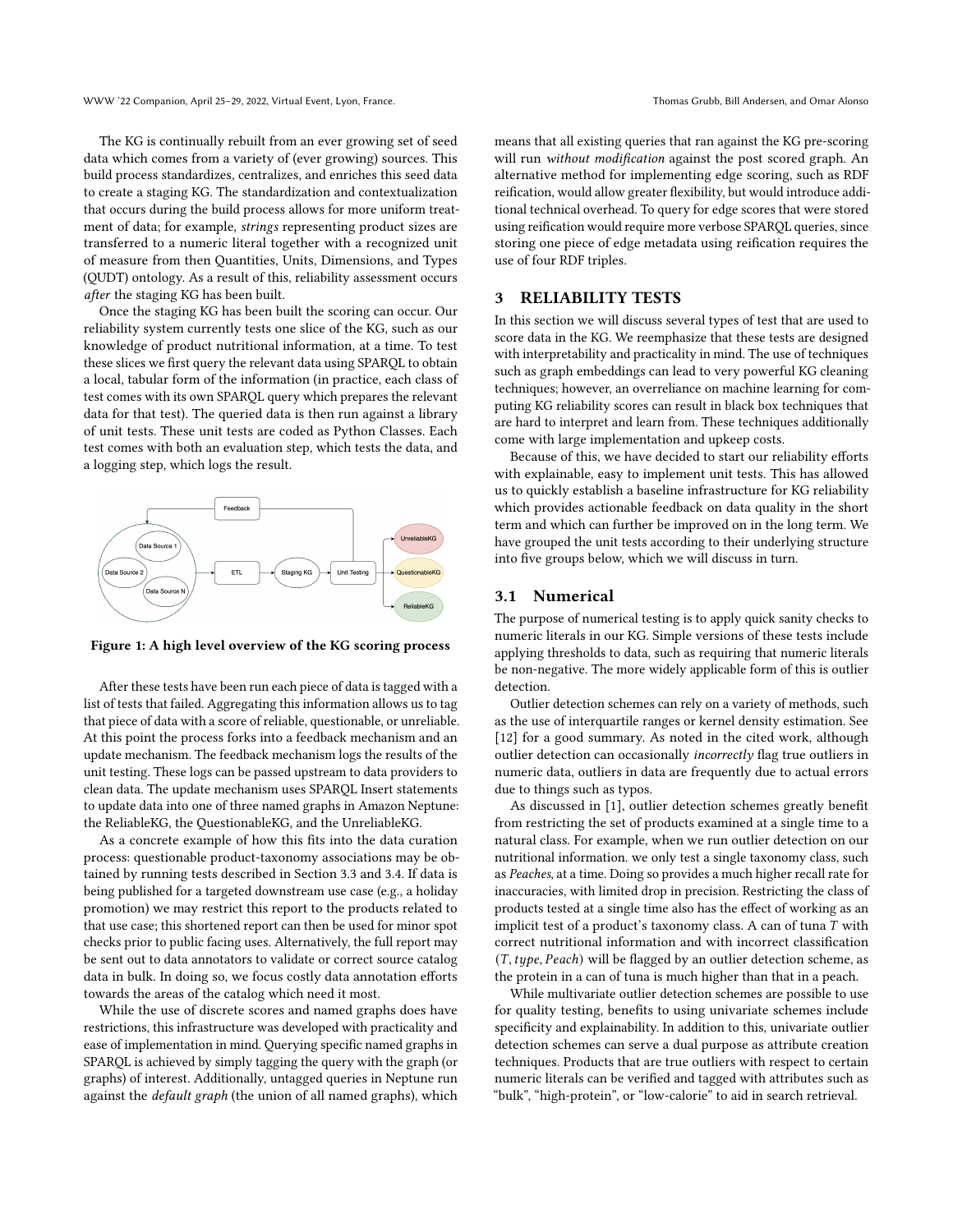## 3.2 Constraint Based

The use of rules and constraints is a common technique for knowledge discovery and knowledge cleaning in KGs [\[11\]](#page-4-6). The use of rules and constraints involves invoking domain specific ground truths (called intensional knowledge) to certain data in the knowledge base. This intensional knowledge creates invariants of the graph; failure of these invariants is then a red flag for inconsistency.

Frequently constraint based testing can be seen as an extension of the graphs ontology. For example, inclusion based constraints are based on subclass relationships. As an example,

$$
\forall x, (x, type, Vegan) \implies (x, type, Vegetarian).
$$

Intensional knowledge is not limited to the ontology of a knowledge graph. The use of value base testing can be used to give numeric restrictions on the graph. Two basic examples are

 $\forall x, v, (x, type, sugar free) \land (x, sugarPerServing, v) \implies v = 0.$ and

 $\forall x, v_1, v_2, (x, carbsPerServing, v_1) \wedge sugar(x, sugarPerServing, v_2)$ 

$$
\implies v_1 \ge v_2.
$$

As the information in our KG largely revolves around food products, we can obtain nice mileage out of several bespoke constraints derived from domain specific knowledge of food and nutrition.

In addition to the constraints mentioned above which must be satisfied for consistency, one can invoke soft rules which describe the usual behaviour of consistent data. Violations of soft rules are not always due to mistakes in data, but often should be treated with caution. An easy example of a soft rule that can be applied to product knowledge graphs involves branding. For example, most Sprite products are beverages:

$$
\forall x, (x, brand, Sprite) \implies (x, likelyHasType, Beverage).
$$

Modern knowledge bases often perform automated rule mining with the goal of discovering soft rules; see RUDIK [\[6\]](#page-4-7) for an example.

## 3.3 Clustering

Although KGs think in terms of "things, not strings", it can be useful to remember that strings often carry semantic information regarding an entity. We use this idea to relate products to taxonomy classes via their titles.

Various methods for doing related tasks exist in the literature. For example, Gharibi et al. [\[3\]](#page-4-8) employ ConceptNet [\[10\]](#page-4-9) to assign a class of items with several "representative" entities

$$
Fruit \rightarrow \{mango, strawberry, \dots\}
$$

A string is then assigned to the class which minimizes the average distance from the string to the representative entities, based on word embeddings. Their approach uses a fixed number of representative entities per class. Due to the wide variety of products and product titles in our catalog, we chose a different approach based on the -nearest neighbors algorithm.

Using a word embedding model, such as GloVe[\[8\]](#page-4-10), we obtain a product to vector embedding by averaging the word embeddings of a product's title:

$$
(P, title, "Hard Apple Cider") \implies v_P = \frac{v_{hard} + v_{apple} + v_{cider}}{3}
$$

We then run a modified  $k$ -NN algorithm to map  $v_p$  to a set of neighbors:

$$
v_P \to \{v_{Q_1}, \ldots, v_{Q_k}\}.
$$

We then compare the taxonomy class of  $P$  to that of  $Q_1, \ldots, Q_k$ . If the taxonomy class of  $P$  is not shared by any  $Q_i$  we see this as a sign of unreliability; in this case we lower the confidence of the taxonomy class of P and use the classes of  $Q_1, \ldots, Q_k$  as a signal towards a possible correction.

To allow this to scale, we first downsample the search space using a preprocessing step. This preprocessing step creates a hash which maps a set of words to the list of products which contain all of those words in their title:

$$
\{Apple, Cider\} \rightarrow [P_{141}, P_{985}, \dots].
$$

When we then look for neighbors of  $v_p$ , we can then first map  $P$ to subsets of words in the product's title. Downsampling occurs by restricting the search space to products which share the most words in common with  $P$ .

## 3.4 Anomaly Detection

Anomaly detection relies on relating an entity to similar entities in the KG and then comparing and contrasting their attributes. This can be a useful method for detecting categorical inaccuracies; we apply such tests to brand and taxonomy data.

While large brands often have a wide horizontal spread of the products they offer, small to medium sized brands are often tightly centered in a specific market sector. By examining the taxonomic distribution of such a brand's products, we can discover anomalous products which are potentially misbranded or miscategorized.

Anomaly detection can be greatly empowered through the use of contextual information attributed to brands and taxonomies. Such data, such as an association between a brand and the type of products they are associated with producing, can be mined from external sources such as Wikipedia, Wikidata, or news articles. By mining such attributes and materializing them in the KG we have additional signals that allow us to find anomalies. For example, in the KG we can assert that

- (Sprite, ownedBy, The Coca-Cola Company),
- (Sprite, produces, lemon-lime beverages),
- (Coca-Cola, ownedBy, The Coca-Cola Company),
- (Coca-Cola, produces, cola beverages).

From this we infer that Sprite and Coca-Cola are owned by the same parent company. We can then query for a Sprite product which is a cola beverage, or a Coca-Cola product which is a lemon-lime beverage. Such a product probably has an incorrect branding or taxonomic categorization, and a likely solution is to either transpose the brand or the taxonomy category for that product.

#### 3.5 Provenance Based

.

Provenance based reliability scoring examines metadata in combination with the data itself. Common techniques involve examining the sources of a particular piece of data. For example, often KG seed data involves information generated through machine learning techniques such as attribute extraction. Whether or not such data is used for external facing purposes, without having a human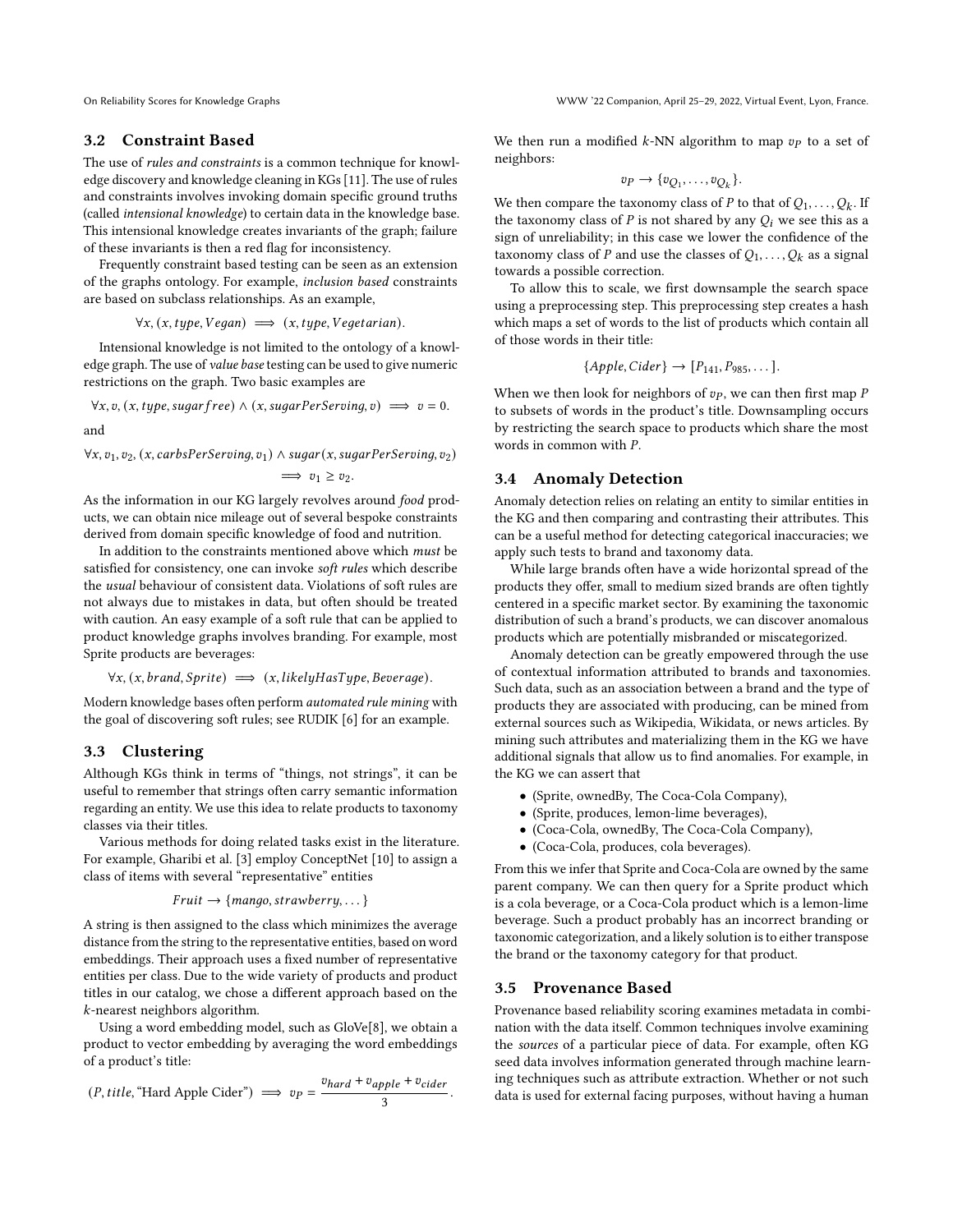in the loop, can depend on a variety of factors such as regulatory compliance.

Testing provenance is additionally important when data is collected from external sources. Crowdsourced databases, such as Wikidata, can be fused into internal knowledge bases to provide additional contextualization of entities such as food items. Since such data sources can be publicly modified, one must take care when the data is used. See [\[9\]](#page-4-11) for more details regarding this.

As an example of how we use this, suppose k sources  $S_1, \ldots, S_k$ make claims about the weight of a product  $P$ . We then have  $k$ putative triples,  $(P, weight, w_k)$ . For each potential weight w we can find the fraction of sources which claim  $w$  is the true weight:

$$
p_w = \frac{\#\{S_k : w_k = w\}}{k}.
$$

According to the wisdom of the crowd, a weight  $w$  which maximizes  $p_w$  is a likely candidate for the true weight (especially as the number of sources grows). However, if this maximal  $p_w$  is not close to 1, this indicates disagreement across sources. In particular this may be seen as a sign of unreliability of the underlying fact, and may be cause for a human to step in and see what is causing the confusion.

# 4 IMPACT ANALYSIS

In this section we will briefly discuss a way of evaluating KG cleaning efforts. The goal will be to display how the precision of a machine learning model can be impacted by the cleanliness of the data on which it was trained. The hypothetical use case will be to develop a label propagation technique which predicts values for items which are missing attributes in the KG. This particular use case is somewhat arbitrary; similar themes could have been discussed with other tasks, such as classification.

Our approach will be to run two regression tasks which are identical except for one fact: the first regression will be trained on all of the relevant knowledge in the uncleaned staging KG, whereas the second regression will only be trained on the high quality data within the KG. We will see that the second regression has a lower root mean squared error (by roughly 4%), showing that cleaner data sets can improve downstream tasks related to machine learning.

The experimental framework is as follows. We have sampled 300,000 products from the KG which have nutritional information for proteins, carbohydrates, and fats per serving. The goal will be to train a simple model which predicts the amount of protein per serving in a product, based on that product's carbohydrates and fats per serving, together with dummy variables based on taxonomy:

 $fats_i = f(carbs_i, proteins_i, taxonomy_i).$ 

As we are more concerned with the impacts regarding cleanliness of the underlying training data, rather than the model itself, we will take  $f$  to be a simple decision tree regressor.

Of the 300,000 sampled products, 3,164 of them failed one or more unit tests related to their carbohydrate, protein, or fat information. Based on these tests, we split the data into 3,164 "noisy" products and 296,836 "clean" products. As the clean products are representative of "true" data, we will randomly sample and set aside an evaluation set of 20% of the clean products. Note that the same evaluation set will be used for both regressions. This gives the following distribution of training points across the two regressions:

|    | Training Set Size   Percent Clean |        | Percent Noisy |
|----|-----------------------------------|--------|---------------|
| R1 | 237,469                           | 100%   | 0%            |
| R2 | 240,633                           | 98.69% | 1.31%         |

Table 1: Training setup for Regression 1 and Regression 2; all other factors are held constant.

With this setup we used SciKit Learn to train a decision tree regressor and evaluated both models on the testing set. Again, as our emphasis is solely on the impact of the underlying training data quality, we simply used the default SciKit Learn regressor with no hyperparameter tuning. The mean squared error and root mean squared error for both regressors are outlined below:

|                | MSE   | <b>RMSE</b> | DΖ    |
|----------------|-------|-------------|-------|
| R <sub>1</sub> | 14.00 | 3.74        | .5914 |
| R <sub>2</sub> | 15.37 | 3.92        | .5514 |

Table 2: Model evaluation for both regressions, displaying a 4.6% drop in RMSE from Regression 2 to Regression 1.

While the absolute difference between the errors above is small, we emphasize that the difference reflects a 4.6% drop in RMSE when moving from training on unclean data vs training on clean data.

The test above hints at the efficacy of focusing on data cleaning and reliability. The causes of this lowering in validation error were a straightforward outlier detection scheme combined with seven simple constraint based tests regarding nutritional information. We believe this serves as a simple proof of concept and that more refined KG cleaning techniques would lead to even greater impacts.

### 5 CONCLUSION AND NEXT STEPS

In this paper we have given an overview of an initial reliability system that can be used to score data in a KG based on its quality. This system is widely applicable, and can be implemented in knowledge graphs of any variety. These techniques can provide safeguards against bad data from corrupting downstream tasks, such as product retrieval during search. They also help in providing clean data sets for ML training and in targeting costly data validation efforts into areas of the catalog that need it most. The simplicity of our tests in comparison to techniques such as [\[2\]](#page-4-12) allowed us to obtain tangible benefits quickly and with minimal technical overhead.

As a concrete way to measure the impact of this framework we ran two regressions to predict the amount of protein in foods; the first regression was trained on all of the relevant data in the KG, whereas the second was only trained on the highest quality data. The 4.6% drop in RMSE is taken to be a positive signal that KG reliability scoring is a worthwhile endeavor.

Looking forward, we hope to refine and build upon this reliability system. The existence of reliability scores provides a starting point for a static ranking of Instacart products, which will allow us to recall products with complete, high quality information regarding them during search. This will lead to a better customer experience. These goals will benefit from a continually growing set of reliability measures, including ML techniques such as link prediction, which can be built on top of our current system.